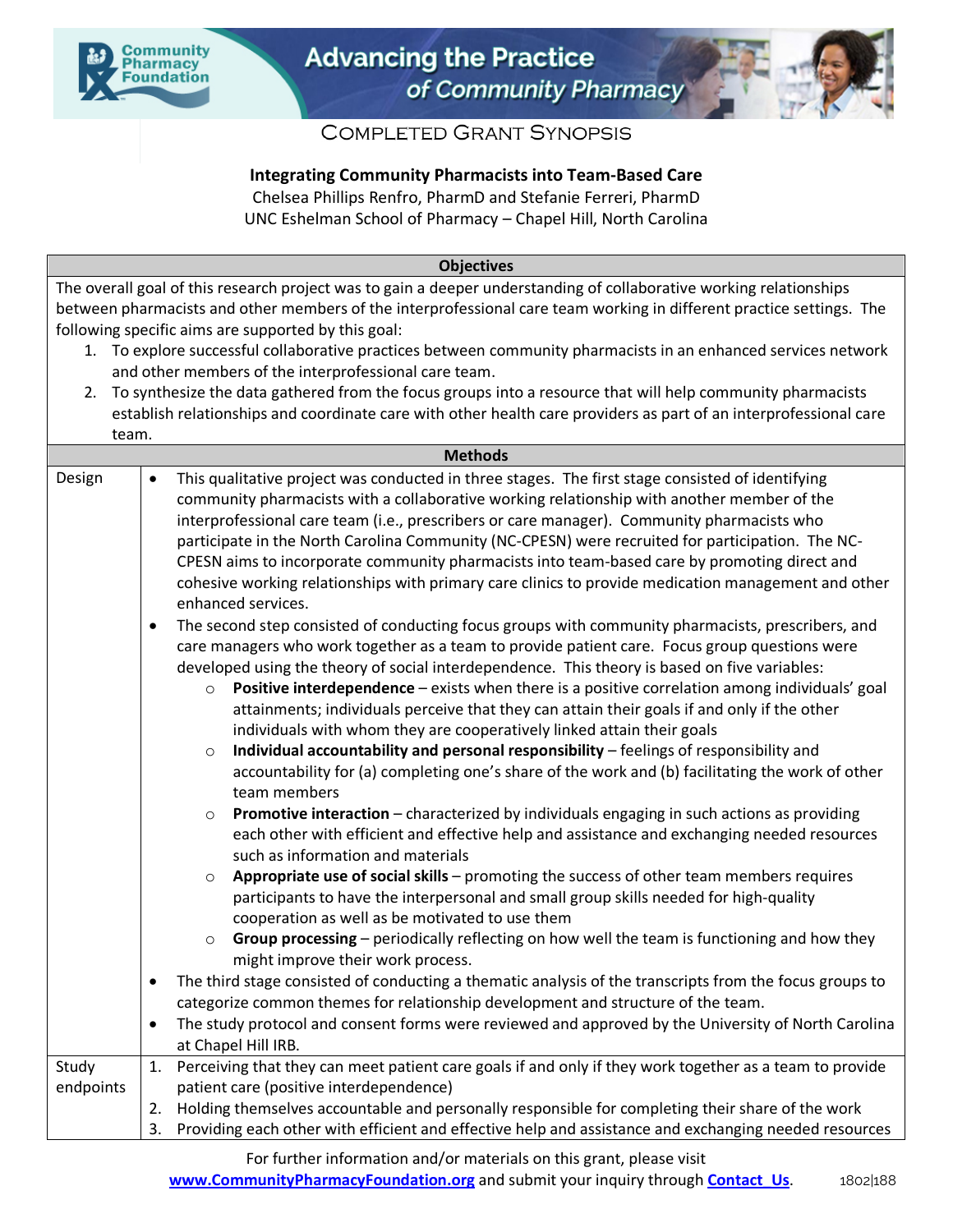|    | (promotive interaction)                                                                                     |  |
|----|-------------------------------------------------------------------------------------------------------------|--|
| 4. | Utilizing appropriate social skills such as effective communication, trust, support and conflict resolution |  |
|    | 5. Clarifying and improving the effectiveness with which the team provides patient care (group              |  |
|    | processing)                                                                                                 |  |
| 6. | Internal and external barriers to providing team-based patient care                                         |  |
|    |                                                                                                             |  |

**Results**

A comprehensive publication is in preparation with co-investigators from the UNC Eshelman School of Pharmacy, University of North Carolina at Chapel Hill. Quantitative results from this study were used to develop an online, interactive resource for pharmacists to learn how to utilize these variables into building and maintaining relationships with other health care providers.

The study sample (*n*= 30) consisted of 16 community pharmacists, 9 prescribers, 5 care managers.

## **Positive interdependence**

Participants from all disciplines described the need to have a face-to-face meeting with other members of the care team to determine shared goals. During this meeting, all team members should share goals and identify services the community pharmacy can offer to help achieve these goals.

Prescribers and care managers felt that having the community pharmacist educate a patient on his or her medications tremendously helped them when they would work with the patient. This allowed prescribers and care managers to reinforce the pharmacist's medication education each time they saw the patient. Prescribers and care managers also believed that community pharmacist providing adherence packaging helped patients improve their adherence to chronic medications.

*"You do have your own goal that's in your capacity and what is this you're trying to do. I guess in everybody's case it always depends upon somebody else. I can't do my job effectively if my care team doesn't do their job effectively. We always kind of lean into each other.."* – Prescriber

*"It really helps us to talk to that doctor and say, 'What is your A1c goal for this patient?' and then we are able to meet with the patients one-on-one to really focus on their adherence and lifestyle modifications to help them reach their goal. So it is just basically an extension of what the doctor provides as far as goal setting. It's more like a health coaching kind of thing."* – Community Pharmacist

## **Individual accountability and personal responsibly**

Community pharmacists believed that they were personally responsible for a patient's medication regimen. Prescribers and care managers felt that they had more time to take care of other non-medication related issues when they worked with the community pharmacist to manage the patient's medication regimen. Participants of all disciplines agreed that patients should play an active role as a member of the care team. This can be encouraged by letting patients know who the members of the care team are and how they work together to improve the patient's health.

*"I just think everybody has to understand what their role is and be open to having a multidisciplinary team and being okay with missing things and making mistakes every once in a while. We all do."* – Prescriber

*"They [prescribers] know that we've already done the med part, but there are things that we cannot do, so I think it is knowing your role. And our role is medication, and sometimes there are living conditions that may or may not affect medication. So, we need to have our own separate roles, but then at the same time we need to recognize where they overlap, and to me that is the other piece that's huge."* – Community Pharmacist

#### **Promotive interaction**

Prescribers and care managers felt that they were able to fill in the gaps when the community pharmacist shared

For further information and/or materials on this grant, please visit **www.CommunityPharmacyFoundation.org** and submit your inquiry through **Contact\_Us.** 1802|188